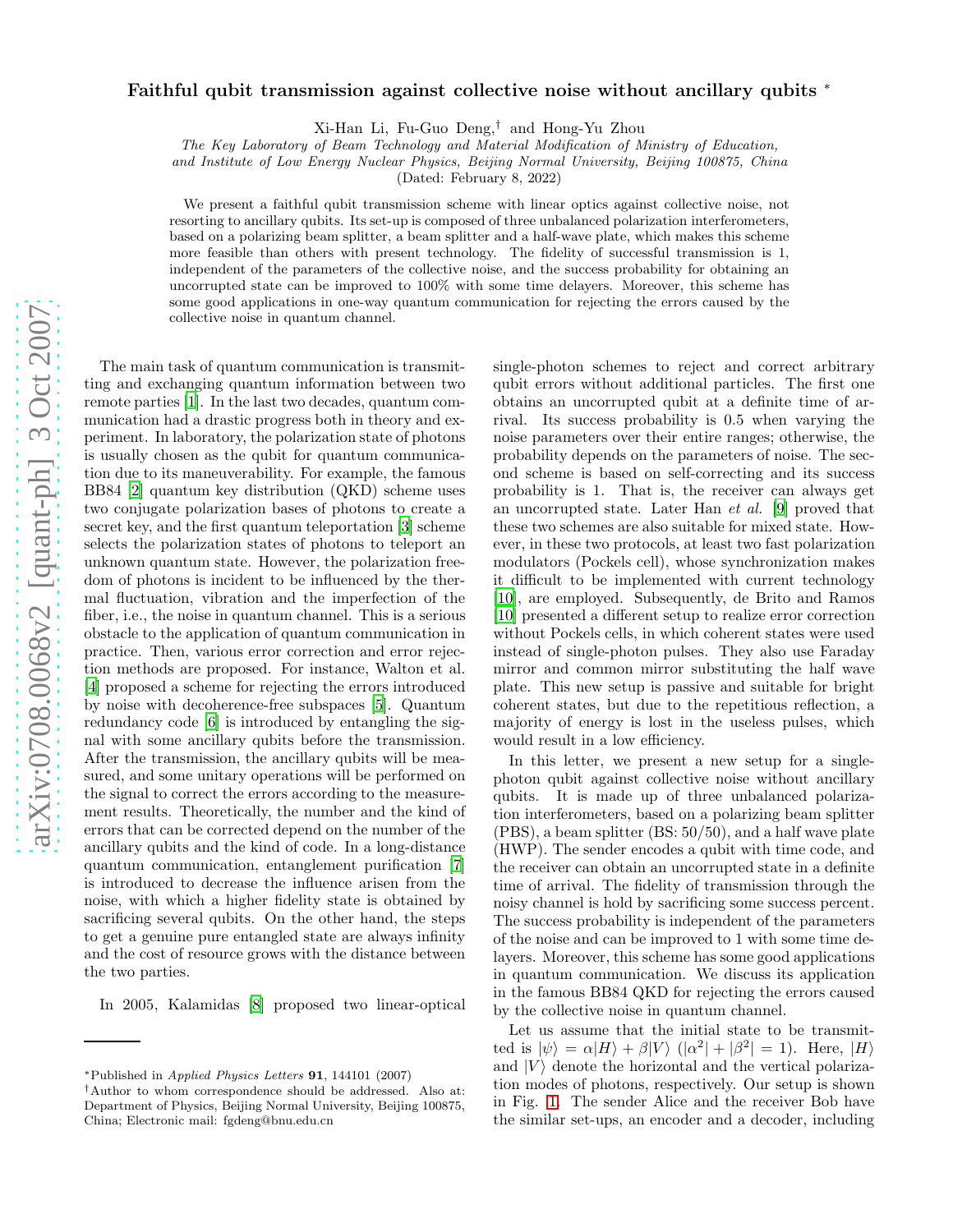

<span id="page-1-0"></span>FIG. 1: Scheme for single-photon quantum error rejection. Alice encodes her qubit in two time bins and sends it to Bob through a noisy channel. Bob selects the uncorrupted state at specific time slots.

an unbalanced polarization interferometer composed of a PBS, a BS, and a HWP. The first PBS in Alice's side transmits the horizontal polarization mode  $|H\rangle$  and reflects the vertical polarization mode  $|V\rangle$ . In this way, the state  $|H\rangle$  propagates through the short path (S) and the state  $|V\rangle$  goes through the long path (L). The time of flight difference of the unbalanced interferometer is set to be on the order of a few nanoseconds, which is much lesser than the time of fluctuation in the fiber. The two proximate parts will have the same infection by the noisy channel [\[11](#page-2-10)]. The first HWP accomplishes the transformation  $|V\rangle \rightarrow |H\rangle$ .

The state launched into the noisy channel can be described as follows

$$
\begin{aligned}\n|\psi\rangle &= \alpha|H\rangle + \beta|V\rangle \\
&\xrightarrow{PBS} \alpha|H\rangle_S + \beta|V\rangle_L \\
&\xrightarrow{HWP} \alpha|H\rangle_S + \beta|H\rangle_L \\
&\xrightarrow{BS} \frac{1}{\sqrt{2}} \{(\alpha|H\rangle_S + i\beta|H\rangle_L)_1 \\
&\quad + i(\alpha|H\rangle_S - i\beta|H\rangle_L)_2\}\n\end{aligned} \tag{1}
$$

The subscripts 1 and 2 represent the two output ports of Alice's BS, shown in Fig.1, called them as channels 1 and 2, respectively. The coefficient  $i$  comes from the phase shift aroused by the BS reflection. Owing to the fact that the two states in two output ports can be transformed into each other with a unitary operation, we just consider the channel 1 in detail below, and the same way can be used to the state coming from the channel 2 with a little modification.

The state in the input of the channel 1 is  $\frac{1}{\sqrt{2}}$  $\frac{1}{2}(\alpha|H\rangle_S +$  $i\beta|H\rangle_L$ <sub>1</sub>. Notice that the polarization states of the wave packets in the two time bins are both  $|H\rangle$ , the influences of the noise in the quantum channel on these two pulses are the same one. The noise of channel can be expressed with a unitary transformation

<span id="page-1-1"></span>
$$
|H\rangle_j = \delta |H\rangle_j + \eta |V\rangle_j,\tag{2}
$$

$$
|\delta|^2 + |\eta|^2 = 1,
$$
 (3)

 $j = S$ , and L denote the two time-bins. Different kinds of noises in the quantum channel have the similar form shown in the equation [\(2\)](#page-1-1), and just are different in their parameters. The evolution of the state from Alice to Bob through the channel 1 can be written as

$$
\frac{1}{\sqrt{2}}(\alpha|H\rangle_{S} + i\beta|H\rangle_{L}) \xrightarrow{channel} |\psi\rangle_{u}
$$

$$
= \frac{1}{\sqrt{2}}(\alpha\delta|H\rangle_{S} + \alpha\eta|V\rangle_{S} + i\beta\delta|H\rangle_{L} + i\beta\eta|V\rangle_{L})(4)
$$

The subscript 1 was omitted for simpleness. When Bob receives the state with the noise parameters  $\delta$  and  $\eta$ , the action of his unbalanced interferometer (i.e., his decoder) is given by

<span id="page-1-2"></span>
$$
|\psi\rangle_u \xrightarrow{BS} \frac{1}{2} (\alpha \delta |H\rangle_{SS} + \alpha \eta |V\rangle_{SS} + i\beta \delta |H\rangle_{LS} + i\beta \eta |V\rangle_{LS} + i\alpha \delta |H\rangle_{SL} + i\alpha \eta |V\rangle_{SL} - \beta \delta |H\rangle_{LL} - \beta \eta |V\rangle_{LL})
$$
  
\n
$$
\xrightarrow{HWP} \frac{1}{2} (\alpha \delta |H\rangle_{SS} + \alpha \eta |V\rangle_{SS} + i\beta \delta |H\rangle_{LS} + i\beta \eta |V\rangle_{LS} + i\alpha \delta |V\rangle_{SL} + i\alpha \eta |H\rangle_{SL} - \beta \delta |V\rangle_{LL} - \beta \eta |H\rangle_{LL})
$$
  
\n
$$
\xrightarrow{PBS} \frac{\delta}{2} [\alpha |H\rangle_{SS} - \beta |V\rangle_{LL} + i(\underline{\beta |H\rangle_{LS} + \alpha |V\rangle_{SL})]_a + \frac{\eta}{2} [\alpha |V\rangle_{SS} - \beta |H\rangle_{LL} + i(\underline{\beta |V\rangle_{LS} + \alpha |H\rangle_{SL})]_b.
$$
 (5)

The subscripts a and b represent the two outputs of Bob's PBS (see Fig. [1\)](#page-1-0). From the last line of expression [\(5\)](#page-1-2), one can see that the terms with underlines indicate the states which will arrive at a definite time in the two outputs  $a$ and b. LS or SL means being delayed once, transmitting once through S and once through L. Other states may arrive too late (LL) or early (SS). Therefore, Bob can get the uncorrupted states in the determinate time corresponding to SL and LS. If the photon arrives at the output a, a bit flip operation is needed to get the original